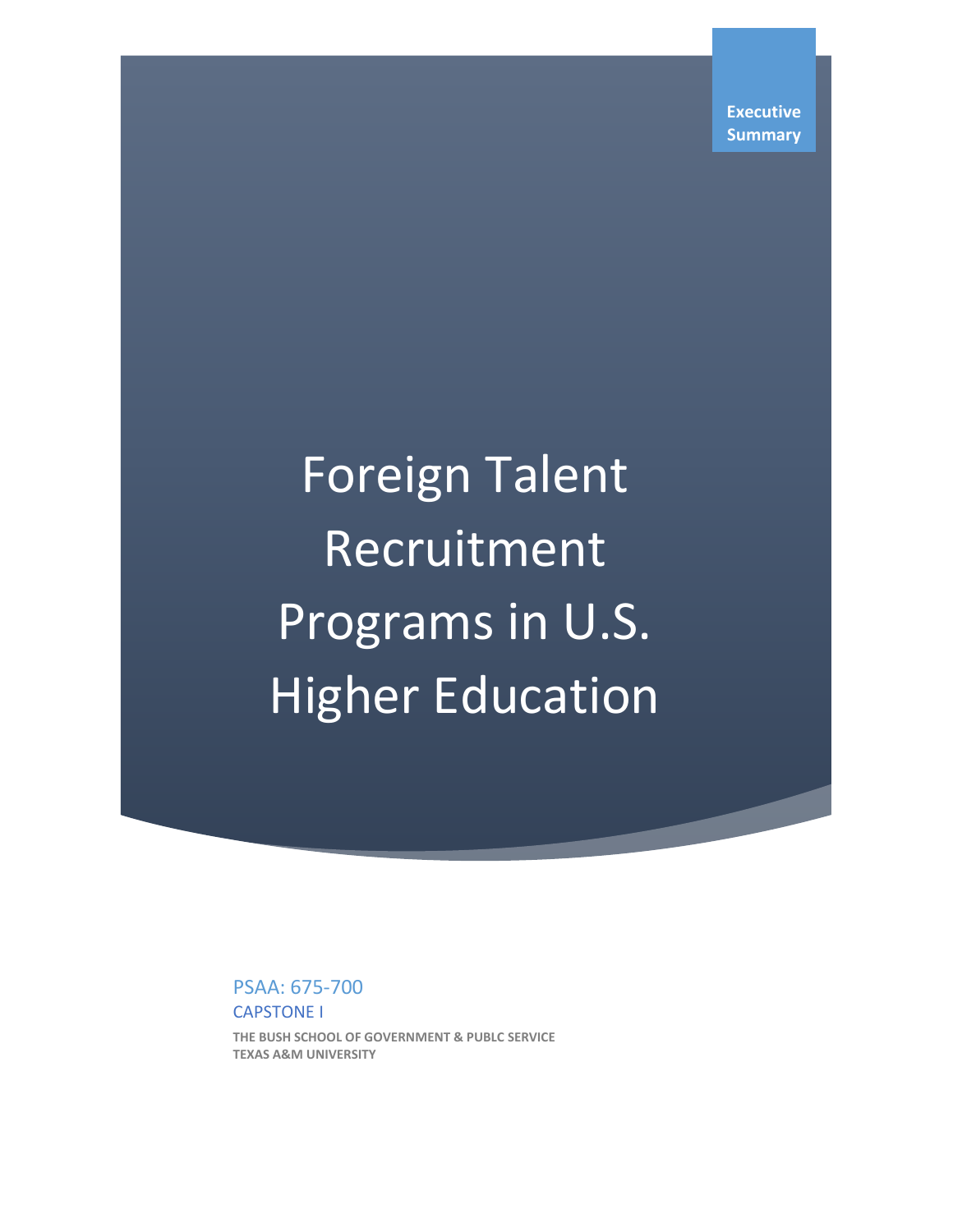American colleges and universities are infected with the cancer of malign influence of foreign recruitment programs; like the deadliest of diseases, most unsuspecting educational establishments do not even know they are ill. Known as "foreign talent recruitment programs," these scholastic viruses present themselves innocuously and hide in plain sight. Without confronting this sickness, wrought by foreign money and influence, U.S. institutions of higher learning are unwittingly becoming weapons in the war between free democratic societies and rogue nations intent on harming our country and its institutions.

The term "foreign talent recruitment program" may seem benign, but the aim of these nefarious programs is to usurp American academic prowess, intellectual property, trade secrets, research and national intelligence for the sole purpose of dominating our nation and undermining our competitive and strategic advantages. The United States government defines a talent recruitment program as "any foreign-state-sponsored attempt to acquire US scientific-funded research or technology through foreign government-run or funded recruitment programs that target scientists, engineers, academics, researchers, and entrepreneurs of all nationalities working or educated in the United States" (Doe.gov 2019).

However, instead of using weapons of traditional war to steal what is rightfully ours, these nations, specifically China, weaponize human capital in the form of students, professors, academics and researchers.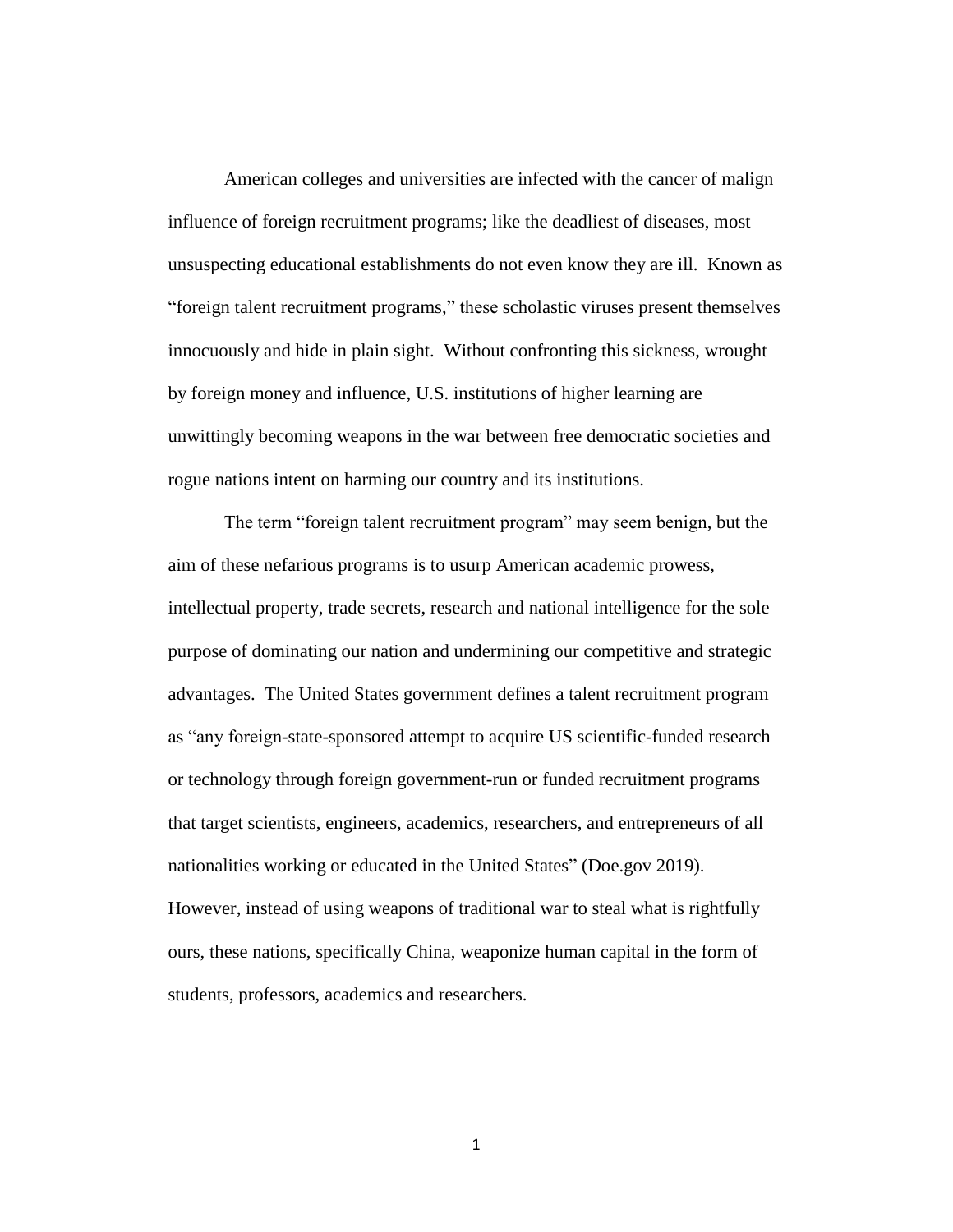Almost one-third of all international students in American colleges and universities come from China (Seldin 2019). While this is an attractive revenue stream for universities, many are not equipped to deal with the fact that Chinese intelligence is using these students as pawns to steal U.S. research and technological advances, some of which are funded by the Pentagon and other U.S. intelligence services (Brooks 2018; Seldin 2019). Golden (2017) stresses that presently Chinese funded foreign intelligence services have penetrated higher education more deeply, and are more hidden, than ever before. These foreign programs shrewdly use the concept of academic freedom as a sword to inflict their harm and as a shield to protect themselves from the consequences of that harm. When all goes according to plan, foreign talent programs produce academic double agents that become one of many needles in a haystack which are difficult, but not impossible, to weed out.

Despite the foregoing diagnosis, there is an antidote to the toxic influence of foreign talent recruitment programs. However, like most remedies, there is not a one dose solution to this pandemic. Instead, our colleges and universities have to be willing to build systems of safeguards, checks and balances that will be ubiquitously and habitually applied in order to protect our universities, and the intellectual property and capital they produce. In addition to academic freedom, foreign talent programs prey upon other sensitivities within our nation in order to shield themselves and cover their actions. For instance, our nation's academic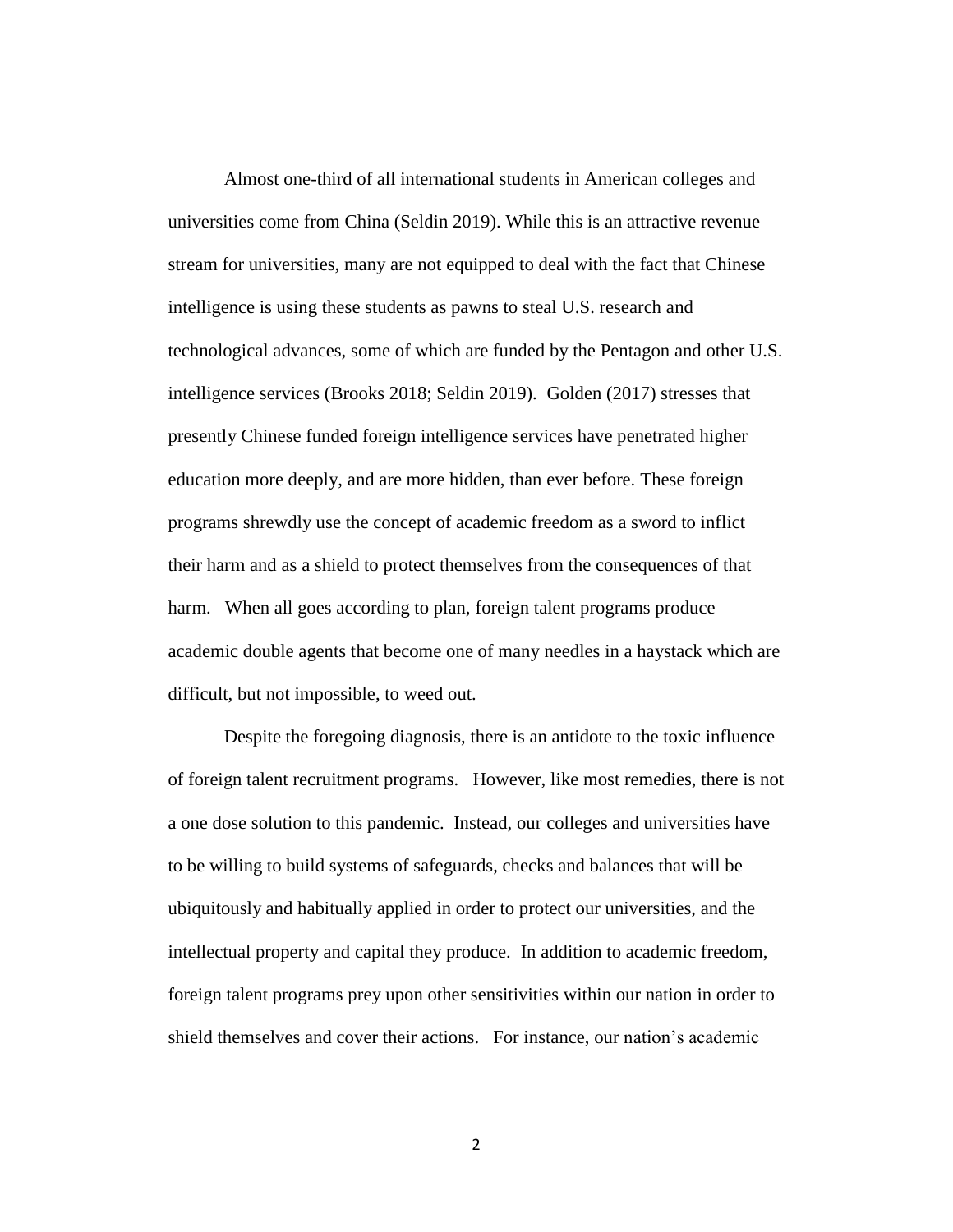institutions pride themselves on cultural diversity, but the increased vetting of foreign researchers and foreign investment into American universities could bring with it cries of anti-intellectualism, xenophobia and racism. But to allow this foreign recruitment contagion to proliferate, for fear of universities being labeled culturally insensitive, is exactly what these reprobate nations are counting on. While schools worry about false accusation, foreign recruitment programs will continue to use their educational Trojan Horses to funnel their influence into, and syphon our assets out of, our colleges and universities.

However, we cannot allow mitigation of potential threats to be seen as objectification of persons. Just as it is appropriate to provide passports to customs officials, show driver's licenses when using credit cards, and list charities given to in order to receive tax benefits, so too should it be seen as appropriate to take suitable measures to ensure our colleges and universities are protected from academic espionage. Such reasonable steps would include proper vetting of, and required disclosures for, all professors and researchers, including increased scrutiny of students from foreign nations that traditionally have an adversarial relationship with the United States, for example China, Iran, North Korea and Russia.

Opponents of the foregoing suggestions claim that such scrutiny will lead to divestment of foreign research dollars from our nation's schools. However, this pales in comparison to the costs associated with losing decades' worth of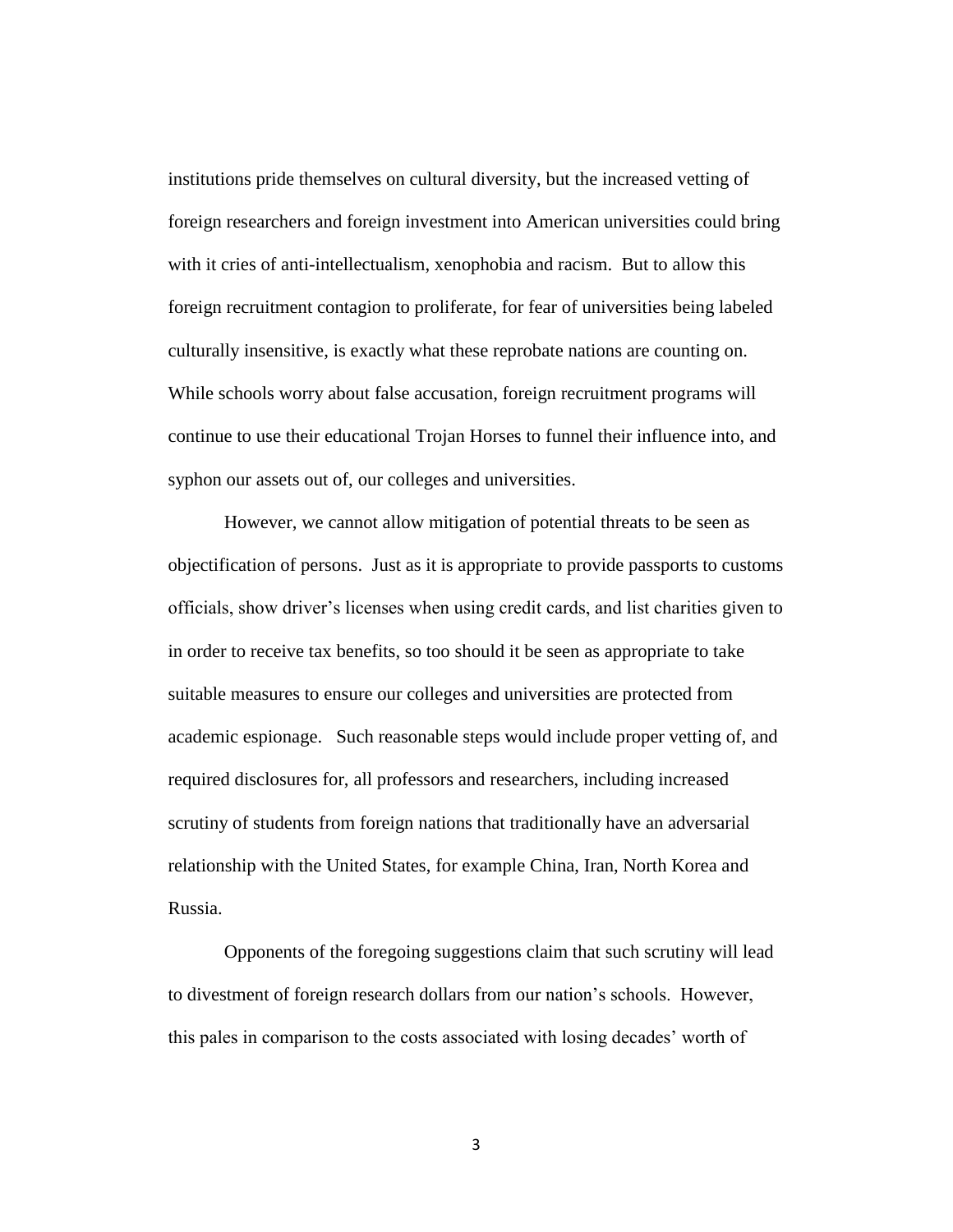research, intellectual property and trade secrets, with no hope of recompense for the same. Instead only to have what was stolen implemented in foreign countries and ultimately weaponized against our own nation. Consider the Chinese graduate student that stole invisibility research from his Duke University lab, which he then used to fund a competing lab in China, he is now a billionaire and Duke has nothing to show for it (Golden 2017). At present, the annual cost to the U.S. economy of pirated software, counterfeit goods and theft of trade secrets is estimated to be between \$225 to \$600 million (Fbi.gov 2019). In sum, America's universities cannot afford to sit idly by while hundreds of millions of dollars' worth of research slips out their collective back doors in exchange for tuition bills that are paid-in-full by foreign governments.

The forthcoming report will provide a literature review on foreign talent recruitment programs that detail how these programs are being used as weapons of modern academic warfare in U.S. institutions of higher education. The scope of these programs, from elementary schools to colleges and beyond, will be also be explored in addition to the processes these programs use to inoculate the public against their perceived threat while seamlessly integrating their programs within our society. Moreover, the report will discuss the damage already incurred as a result of these decades long programs, in addition to future ramifications for our educational system, and ultimately our national security, should they go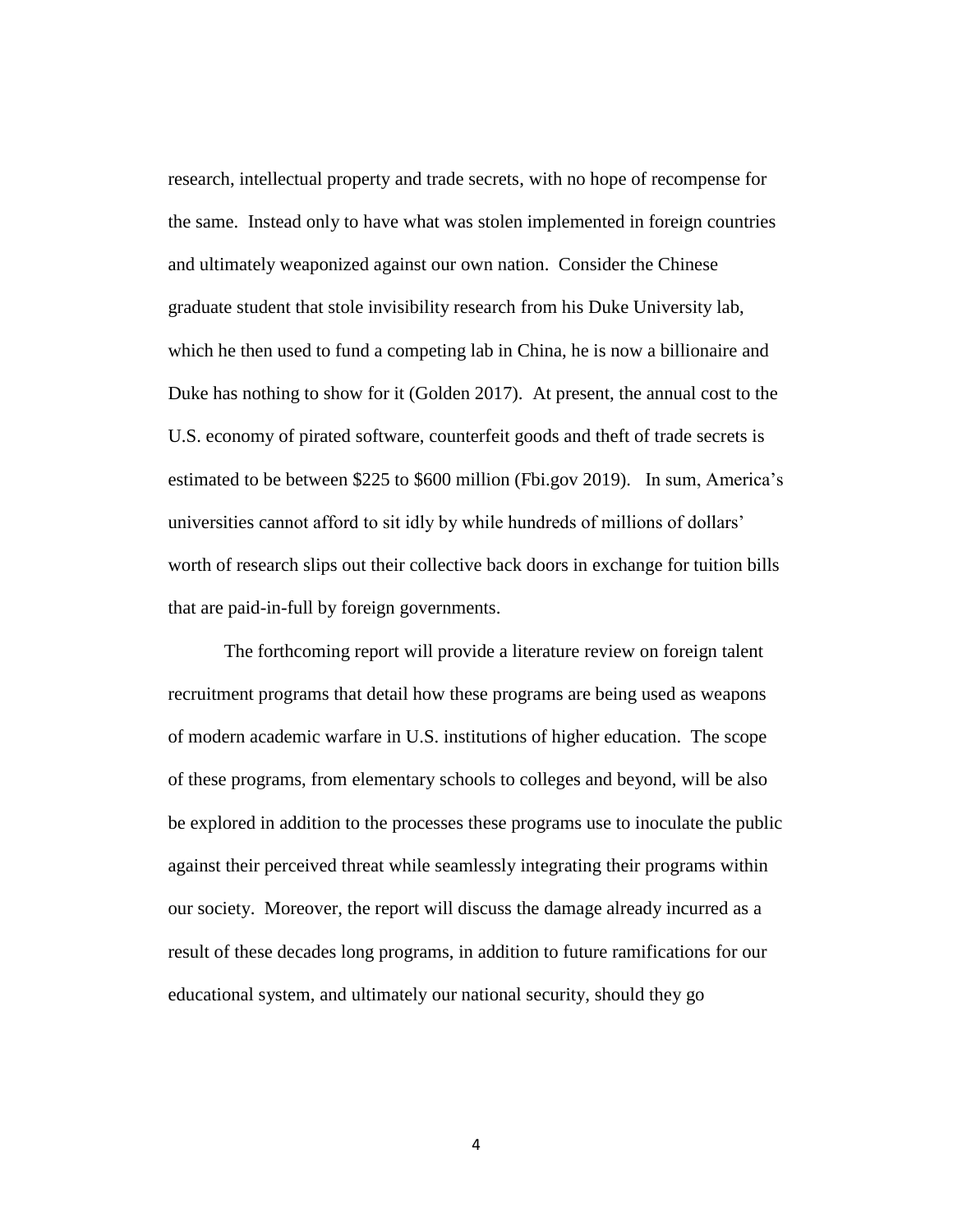unchecked. Lastly, explicit recommendations meant to curb, and ultimately thwart, the hegemonic ambitions of these programs will be provided.